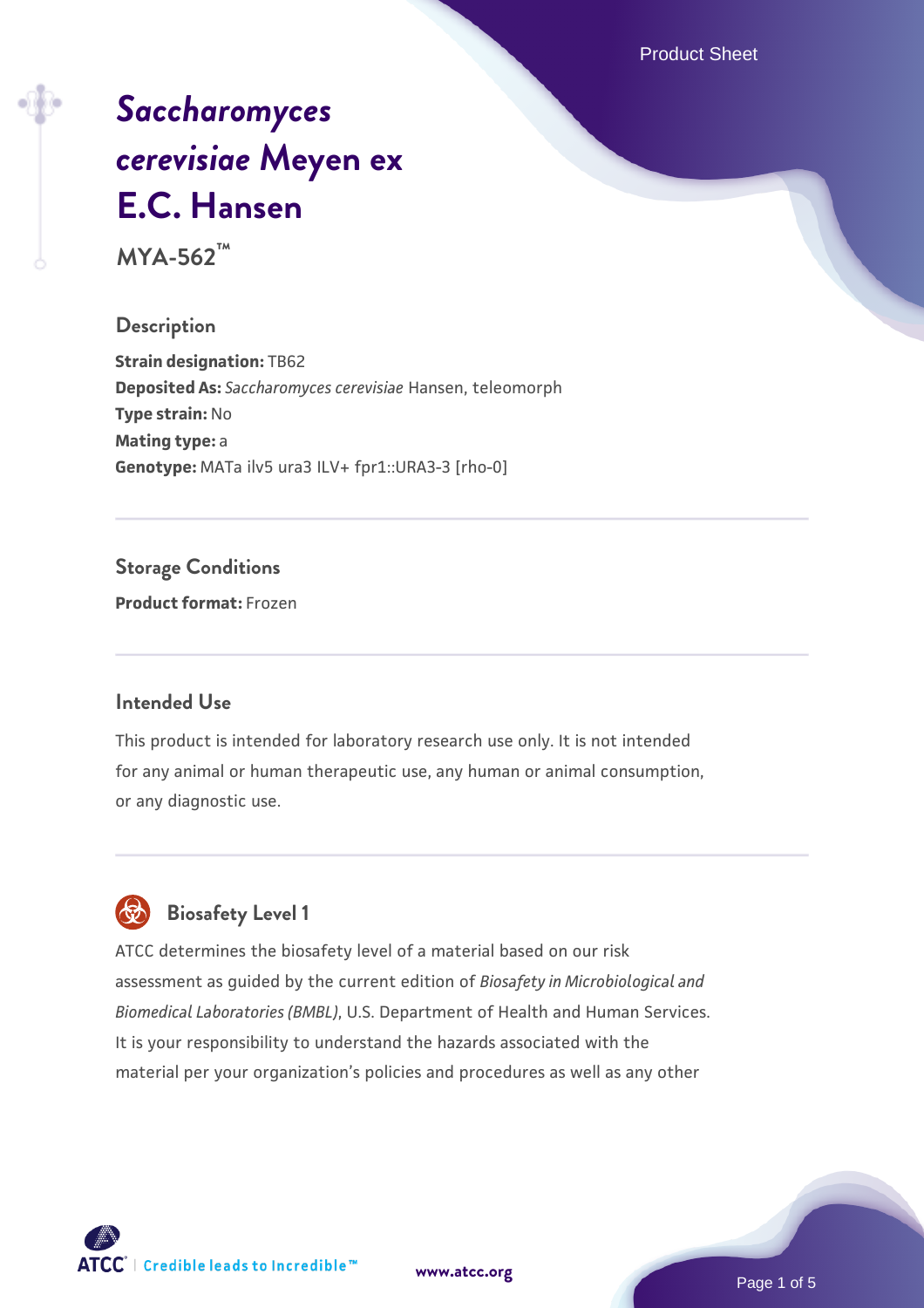applicable regulations as enforced by your local or national agencies.

ATCC highly recommends that appropriate personal protective equipment is always used when handling vials. For cultures that require storage in liquid nitrogen, it is important to note that some vials may leak when submersed in liquid nitrogen and will slowly fill with liquid nitrogen. Upon thawing, the conversion of the liquid nitrogen back to its gas phase may result in the vial exploding or blowing off its cap with dangerous force creating flying debris. Unless necessary, ATCC recommends that these cultures be stored in the vapor phase of liquid nitrogen rather than submersed in liquid nitrogen.

## **Certificate of Analysis**

For batch-specific test results, refer to the applicable certificate of analysis that can be found at www.atcc.org.

#### **Growth Conditions**

**Medium:**  [ATCC Medium 1245: YEPD](https://www.atcc.org/-/media/product-assets/documents/microbial-media-formulations/1/2/4/5/atcc-medium-1245.pdf?rev=705ca55d1b6f490a808a965d5c072196) **Temperature:** 25°C

#### **Notes**

Additional information on this culture is available on the ATCC web site at www.atcc.org.



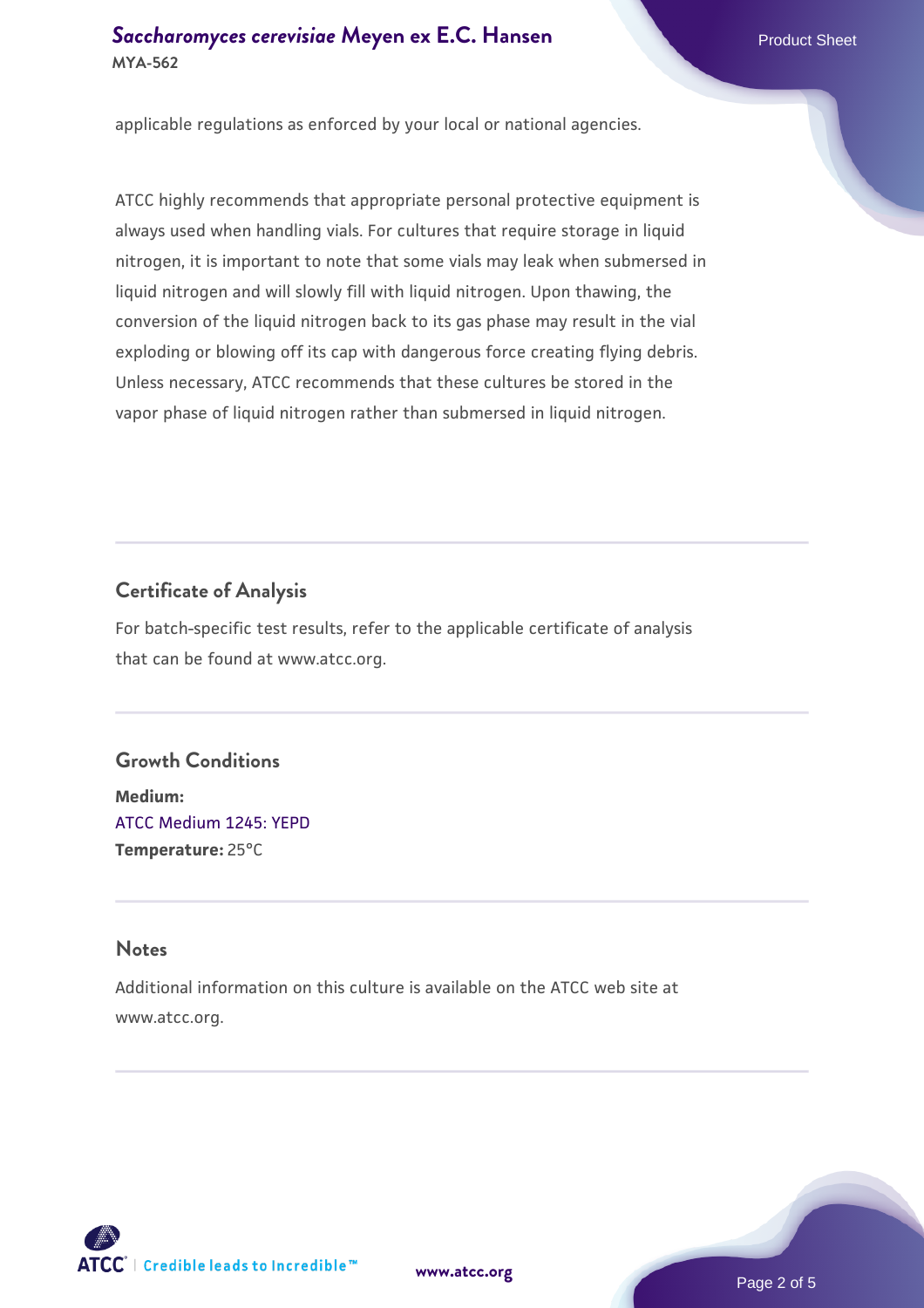#### **Material Citation**

If use of this material results in a scientific publication, please cite the material in the following manner: *Saccharomyces cerevisiae* Meyen ex E.C. Hansen (ATCC MYA-562)

#### **References**

References and other information relating to this material are available at www.atcc.org.

#### **Warranty**

The product is provided 'AS IS' and the viability of ATCC® products is warranted for 30 days from the date of shipment, provided that the customer has stored and handled the product according to the information included on the product information sheet, website, and Certificate of Analysis. For living cultures, ATCC lists the media formulation and reagents that have been found to be effective for the product. While other unspecified media and reagents may also produce satisfactory results, a change in the ATCC and/or depositor-recommended protocols may affect the recovery, growth, and/or function of the product. If an alternative medium formulation or reagent is used, the ATCC warranty for viability is no longer valid. Except as expressly set forth herein, no other warranties of any kind are provided, express or implied, including, but not limited to, any implied warranties of merchantability, fitness for a particular purpose, manufacture according to cGMP standards, typicality, safety, accuracy, and/or noninfringement.

#### **Disclaimers**



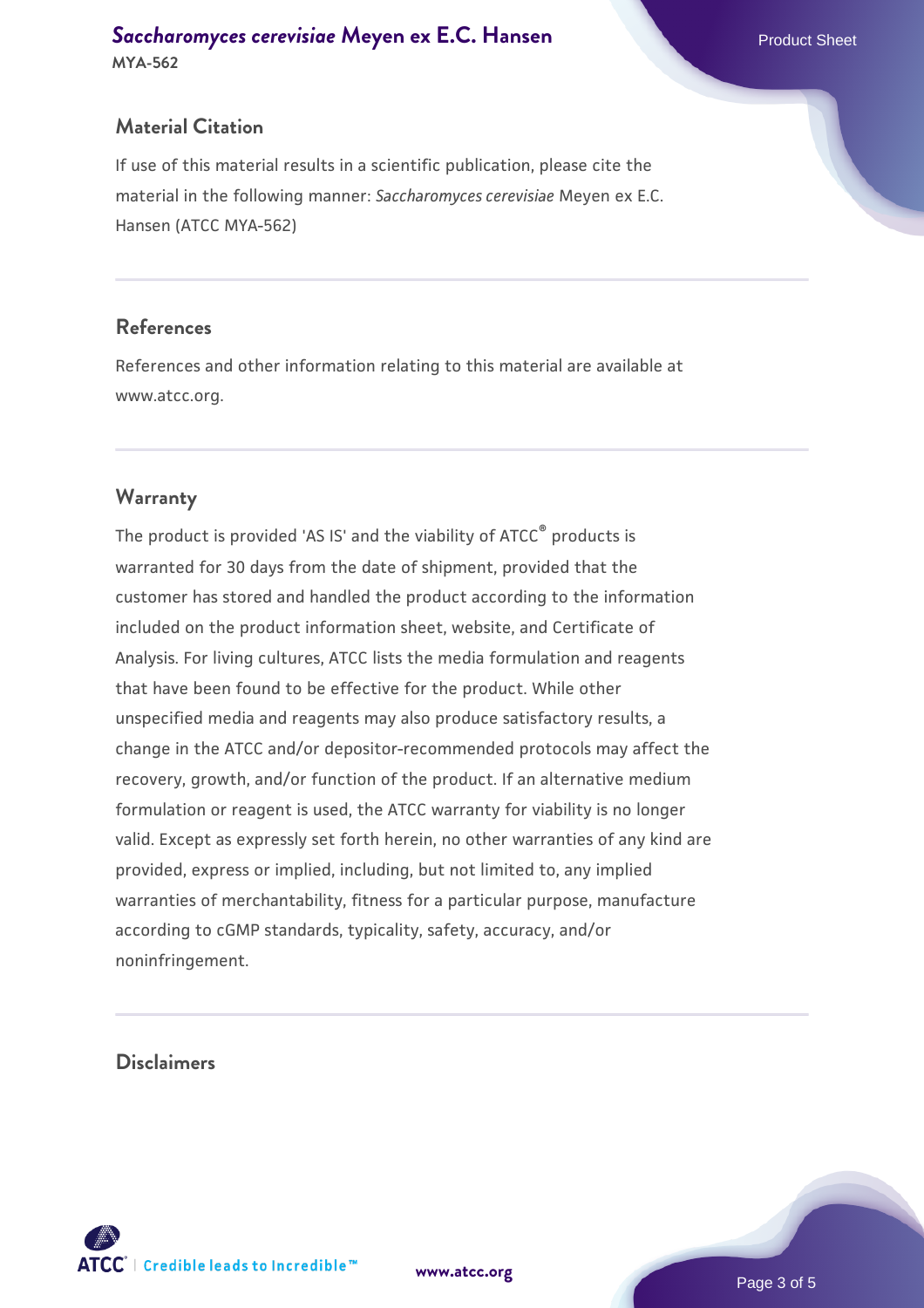This product is intended for laboratory research use only. It is not intended for any animal or human therapeutic use, any human or animal consumption, or any diagnostic use. Any proposed commercial use is prohibited without a license from ATCC.

While ATCC uses reasonable efforts to include accurate and up-to-date information on this product sheet, ATCC makes no warranties or representations as to its accuracy. Citations from scientific literature and patents are provided for informational purposes only. ATCC does not warrant that such information has been confirmed to be accurate or complete and the customer bears the sole responsibility of confirming the accuracy and completeness of any such information.

This product is sent on the condition that the customer is responsible for and assumes all risk and responsibility in connection with the receipt, handling, storage, disposal, and use of the ATCC product including without limitation taking all appropriate safety and handling precautions to minimize health or environmental risk. As a condition of receiving the material, the customer agrees that any activity undertaken with the ATCC product and any progeny or modifications will be conducted in compliance with all applicable laws, regulations, and guidelines. This product is provided 'AS IS' with no representations or warranties whatsoever except as expressly set forth herein and in no event shall ATCC, its parents, subsidiaries, directors, officers, agents, employees, assigns, successors, and affiliates be liable for indirect, special, incidental, or consequential damages of any kind in connection with or arising out of the customer's use of the product. While reasonable effort is made to ensure authenticity and reliability of materials on deposit, ATCC is not liable for damages arising from the misidentification or misrepresentation of such materials.

Please see the material transfer agreement (MTA) for further details regarding the use of this product. The MTA is available at www.atcc.org.

#### **Copyright and Trademark Information**

© ATCC 2021. All rights reserved.